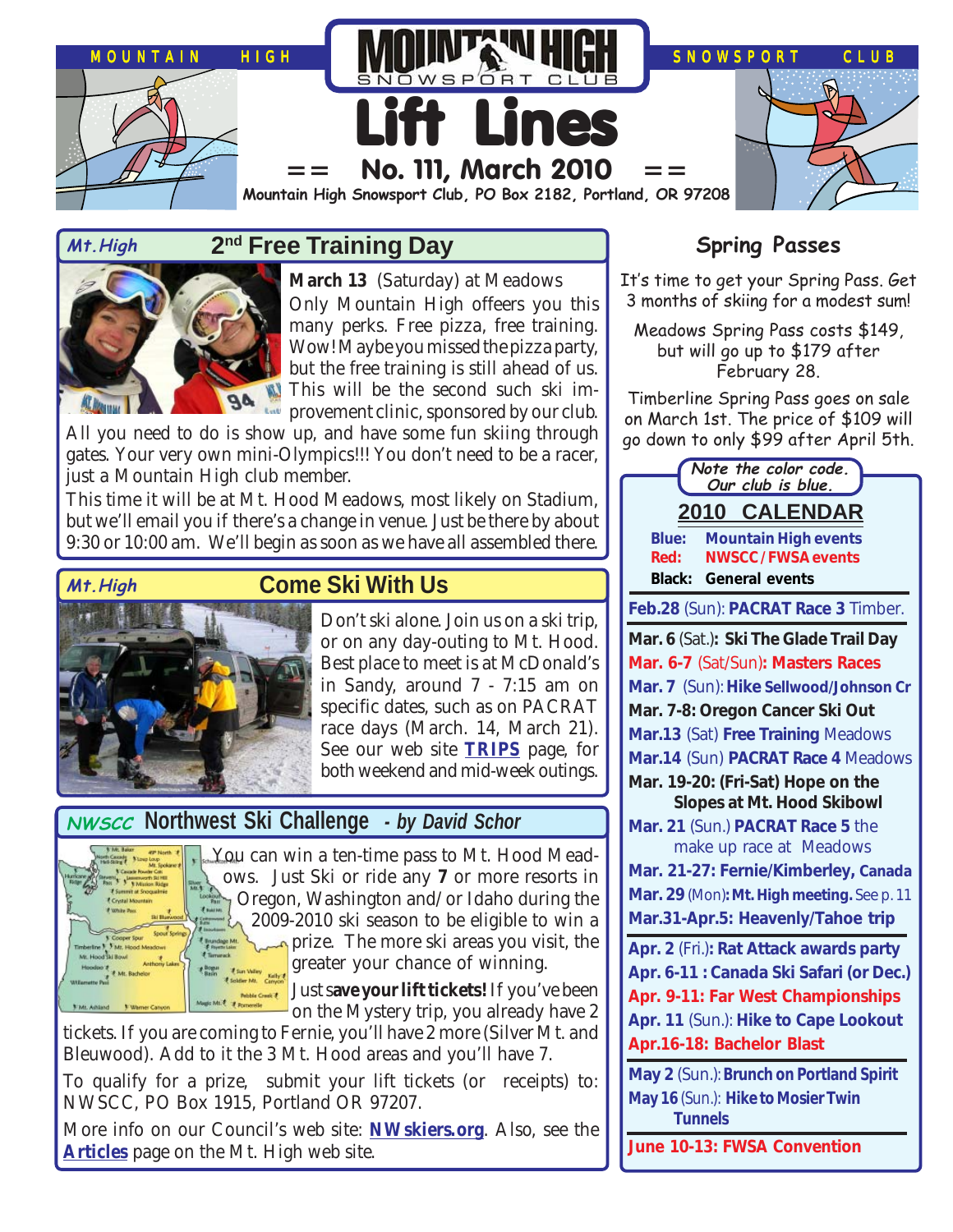page 2 Lift Lines 111, March 2010

### **What we've learned from recent trips**

### **by Emilio Trampuz**

With every ski trip, we learn something new, we run into new issues, new solutions, and new ways of doing things. Here are some observations based on some of our more recent trips, including Schweitzer Mt., Crystal Mt., White Pass, Whitefish Mt., and the latest Mystery trip to Willamette Pass and Mt. Bachelor.

### **The Good**

1. **People really like short, weekend, bus trips.** We need to organize more of them. These are the only trips that have been filling up to maximum capacity lately. We used to have more breathing room on the bus, but as our club grew, we filled the largest bus we could get (a 56-passenger bus) on the last 3 or 4 such trips.

At White Pass, we took all the rooms available at the motel in Packwood. The same happened in Leavenworth, WA, and on the Mystery trip.

2. **Three-day weekends are good!** Last summer, we polled our members and found that a slight majority prefers a 3-day weekend over a 2-day weekend. This was confirmed when our 3-day Mystery trip filled up to capacity. It helped that this was done over Martin Luther King weekend, which was a holiday for at least some people.

3. **A group dinner adds greatly to the trip.** Many praised the pizza night we organized during the Mystery trip. The night before, people scattered all over town in search of dinner, but on pizza night, we were all brought together, there was more socializing, and even dancing on the tables!

### **The Bad**

1. **Frequent announcements on the bus.** The bus ride was spiced up with games, jokes, stories, announcements, and more. But one valid complaint was that the interruptions were too frequent. It might be better to concentrate the jokes and announcements in a couple of defined periods, and allow more quiet time in between, so people can either socialize or catch up on their Zs.

2. **Gross jokes, "Groaners".** This was the only other complaint on the recent Mystery trip. Some of the jokes weren't really funny. Instead, they were mainly designed for shock value and to produce a groan in the audience. People were not amused by these. Let's concentrate on humor in the future. More laughter, less groaning.



**The Interesting & Educational**

1. **Avoid some larger resort on holidays.** Some of the larger resorts raise their prices on holidays. So on MLK Day and Presidents' Day, we should visit the smaller resorts, which don't do that.

2. **People like to ski with friends.** Some people may withdraw from a trip if they hear that none of their closer friends are going on the same trip.

3. **People like to be taken care of.** Hey, it's their vacation, so why should they have to do all the work? Some people seem more receptive to sign up for a trip if they sense that the trip leader is taking care of everything and all they have to do is show up. Some people may cancel their trip signup if they are asked to carry some of the organizational weight, such as making their own reservations.

4. **Airfare is one possible exception to the above.** Many people like the flexibility of making their own flight reservations, so they can use their earned mileage points with their favorite airline.

5. **Air travel is getting less and less popular.** The level of on-board service has dropped to almost nothing. It is becoming too much of a hassle to fly, with too many luggage restrictions (especially for skiers), and too many fees for each luggage item. On our Fernie (Canada) trip, we opted to go by bus, even though it is almost 12 hours on the bus. This decision was made easier by three factors:

a) **Our bus rides are a big part of the fun**, with food, games, jokes, and camaraderie. And there's always a cooler with drinks in the back of the bus.

b) **We added to the fun by splitting the driving between two days**, and stopping for a day of skiing at Silver Mt., Idaho on the way up, and at Bluewood, Washington on the way back. This variety makes the trip even more appealing, and better than flying over those ski areas without even seeing them.

c) **The bus is much cheaper than flying!**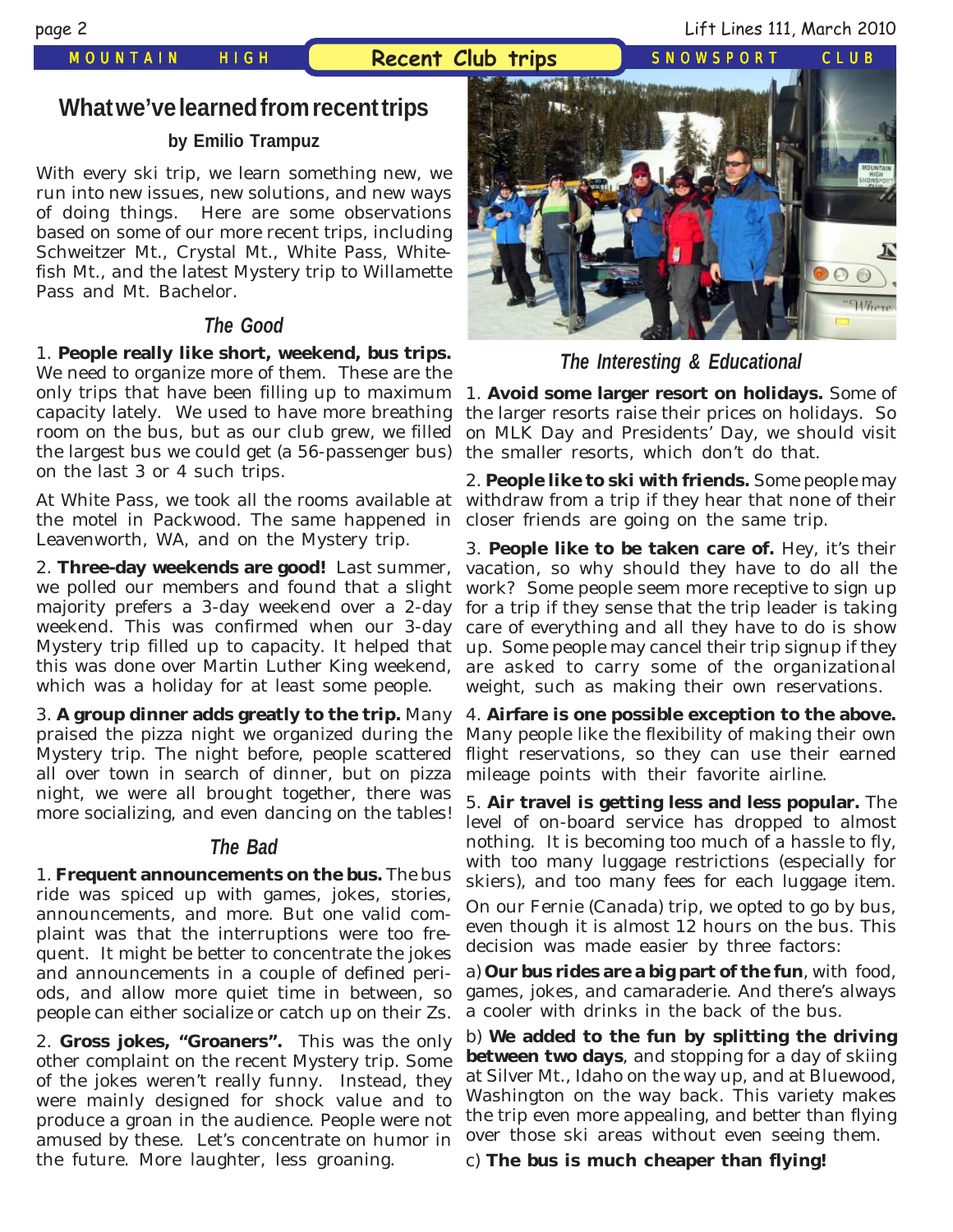### *MOUNTAIN HIGH*

### **Ski Historic Glade Trail Day**



### **March 6, 2010 (Saturday)**

Government Camp, OR – The Mt. Hood Cultural Center and Museum will hold this annual event on March 6, 2010. Once a year, under permit from the US Forest Service, the historic Glade Ski Trail is opened and

groomed for this participatory living history event. This once popular downhill ski trail starts at Timberline Lodge and ends in Government Camp, a distance of three miles.

Before the advent of high speed ski lifts, highly



groomed slopes and extreme snowboard acrobatics, skiing long trails was popular. According to **Lloyd Musser**, Museum Curator, " this event helps fulfill our mission of preserving and interpreting the history of Mt. Hood. This

is a chance for Grandparents to ski with their grandchildren and share the memories of skiing the Glade Trail, when it was the biggest ski adventure on Mt. Hood."

Participants are treated to a red carpet day of skiing. Skiers are shuttled to Timberline in comfortable airport shuttle vans, escorted by local guides and senior members of the Mt. Hood Ski Patrol, and served a hearty lunch.

Shuttles will run from 9:00 AM to 4:00 PM allowing ticket holders to make several trail runs. The events of the day are recounted at the Apre's ski party, where prizes are awarded. Wearing vintage ski clothing is encouraged.

Participation is limited to 75 skiers. Tickets are \$100.00 per person, a portion of which is deductible as a donation to the MHCC&M, a non-profit organization. Members of Mt. Hood Cultural Center & Museum receive 10% discount.

Tickets may be purchased at the museum, or by calling **503-272-3301**. Visa is accepted.

Background information on Mt. Hood trail skiing is available on the Museum's webpage in an article entitled **Trail skiing on Mt. Hood a Long Standing Tradition**. See it at: **[www.mthoodmuseum.org](http://www.mthoodmuseum.org/)**.

### **Recollections of the Glade Trail**



**Henry Bendinelli:** Way back in the days when "Fanny" was nothing but a girl's name (and skis were long and skinny) many of us old-timers didn't have much money--at least not enough for (Good Heavens!) >> LIFT TICKETS!!

However, at good-ol' Mt. Hoodley, we "brokesters" had a

secret weapon: THE GLADE TRAIL! At 3½ miles long, it extended from Timberline clear down to Guvvy. ("Government Camp" as the "Flatlanders" term it.)

If one was in the chips, you could pay 35 cents to the (strictly free-enterprise) shuttle-bus and thus do a lot of skiing for \$1.05. But if you were really BROKE, you could carry your skis up to the Timberline junction and -- HITCHIKE back to Timberline!

As all of you are skiers, you'll understand the term: "ANYTHING to go SKIING!" But then the bus fare was hiked to FIFTY CENTS(!) A major catastastroke.

A more sophisticated and "socially acceptable" way to ski for free, was to pass the Instructor's exam and get on the teaching staff. One could then catch the employees' shuttle in Guvvy, teach and ski all day, then bash on down the Glade trail in the late afternoon.

All you skiers should run the trail at least once in your lives. On Saturday, March 6th., the Glade Trail will be groomed! So, get your wallet out and click on the link below for more information: **[www.mthoodmuseum.org/schedule.html](http://www.mthoodmuseum.org/schedule.html)**.

**Jack Caldwell:** When I was in high school 4 or 5 of the guys would get up REALLY EARLY so that we



could be on the trail early. It wasn't groomed. We would ski Glade, Alpine and Blossom (tight through the trees). We would hitchhike back up to Timberline. It was standard that if chains were required on the road to the lodge the hitchhikers would put them on. We often could get two runs in

before lunch. Then we could get an afternoon ticket on the old Pucci tow for 50 cents. There were always novices on the trail waiting for the patrol sled. Once when they had two hurt skiers on a sled I carried their skis down, one pair under each arm. It was a fun time of life, to be broken up shortly by the war.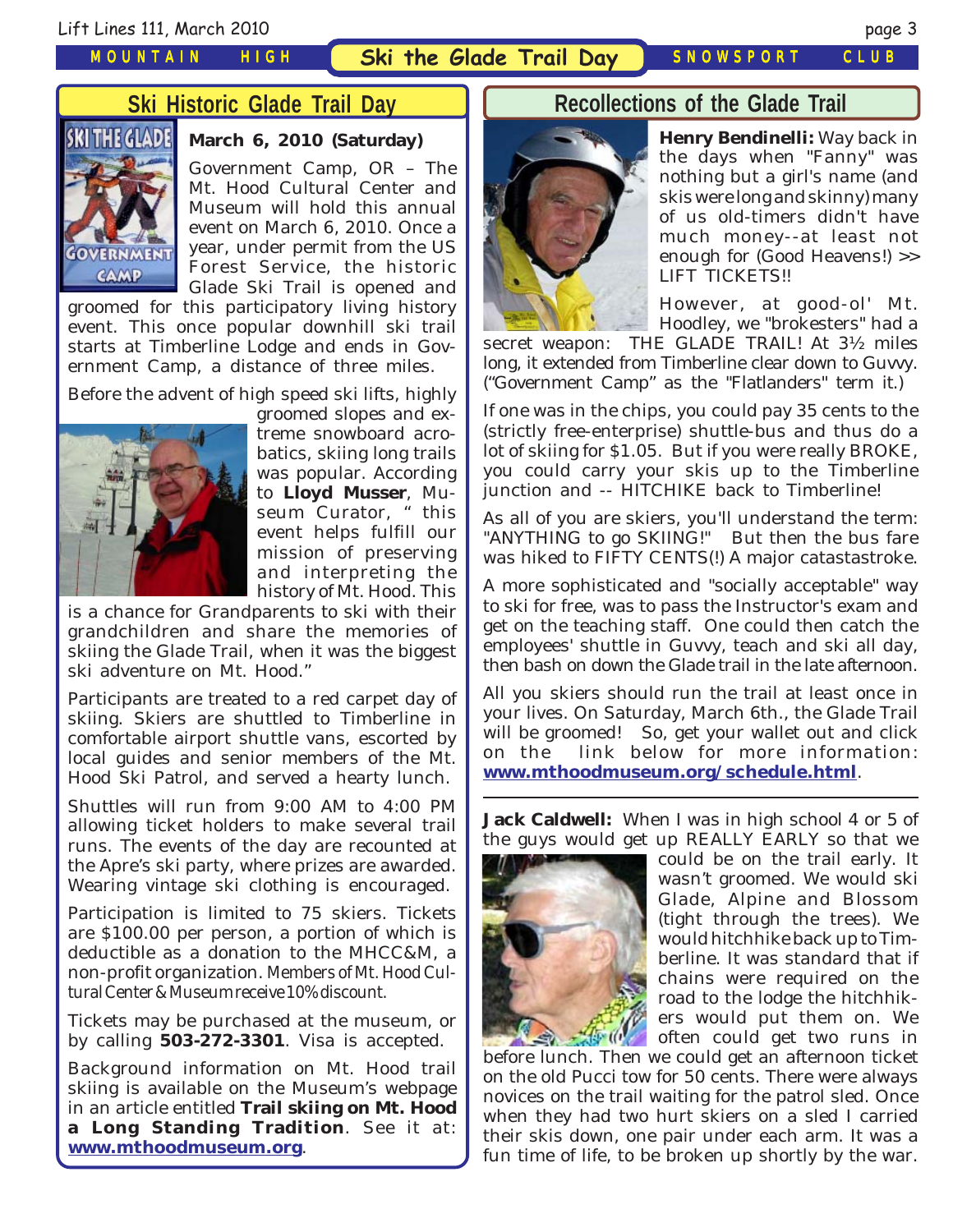### *MOUNTAIN HIGH* **Upcoming Events** *SNOWSPORT CLUB*



### **Hike/Walk**



**Sellwod Riverfront to Johnson Creek Loop March 7, 2010.** Sunday 11 am.

Distance 3.75 miles Elevation 10 feet at the starting point;

 110 feet at the top of the bluff in Sellwood Park; 40 feet at Johnson Creek Park

We'll meet at 11 am at the Sellwood Riverfront Park parking lot: SE Spokane Street and Oaks Park Way.

Bring Binoculars on this walk, for two reasons. First, Oaks Bottom is located near one of the city's largest blue heron rookeries, and the bird watching here is prime. Second, the fabulous panorama of the West Hills and downtown from the 80-foot-high bluffs along SE Sellwood Boulevard makes it a great place to pick out city landmarks.

We'll have lunch at the walk's turnaround point, Johnson Creek Park.

Happy Trails Elisabeth

For more info and **RSVP** contact **Elisabeth Fontaine**, **[lise518@msn.com](mailto:lise518@msn.com)** 503-524-5774 or 971-226-4545



**Future hikes.** There will be approximately one hike each month. The next ones will be: **Apr. 11** (Sun.): **Hike to Cape Lookout**

**May 16** (Sun.): **Hike to Mosier Twin Tunnels**

### Mt. High **Sunday Brunch Cruise Party Mt. High** Sunday Brunch Cruise Party **Mt.High**



**May 2, 2010.** (Sunday) Time: 2:00 - 4:00 pm. Price: \$49 (gratuity included)

Put a BIG red X on your calendar for Sunday, May 2nd. Mt. Higher's will be hit-

ting the mighty Willamette for a 2-hour afternoon Brunch Cruise on the **Portland Spirit**.

Join your fellow club members for a wonderful Sunday Brunch, filled with tasty seafood & lots of other yummy treats. We'll board the Spirit at **1:30** p.m., and cruise the Willamette from 2 to 4 p.m., taking in the sights and sounds of the Portland river front.

The cost for this trip is just  $$49 \text{ p}/\text{p}$ , (including gratuity) for groups of 15 of more.

**RSVP** no later than April 18th, to **Debbi Kor** at: **[ijustwannarun1@comcast.net](mailto:Ijustwannarun1@comcast.net)** or call 503-314-7078.

This is a Sunday Brunch Cruise, It includes champagne, and a rich brunch buffet, including fresh veggies and cheese, fresh fruit, pasta salad, Mediterranean salad, French toast, eggs Benedict, link sausages, bacon, country style potatoes, spinach manicotti with marinara sauce, salmon lox with bay shrimp, assorted desserts, unlimited coffee refills, hot tea, orange juice, sparkling cider and champagne.

More info about the ship, the cruises and the menu at: **[www.portlandspirit.com/spirtech.php](http://www.portlandspirit.com/spirtech.php)**

To join the group reservation, send your \$49 per person check to:

> Mountain High Snowsport Club PO Box 2182 Portland, OR 97208

Please use the **[Dough Transmittal Form](http://www.mthigh.org/Documents/DOUGH%20TRANSMITTAL%20FORM.pdf)** with your check. Click here to get a **[PDF file](http://www.mthigh.org/Documents/DOUGH%20TRANSMITTAL%20FORM.pdf)**, or use the form on page 11 of "Lift Lines".

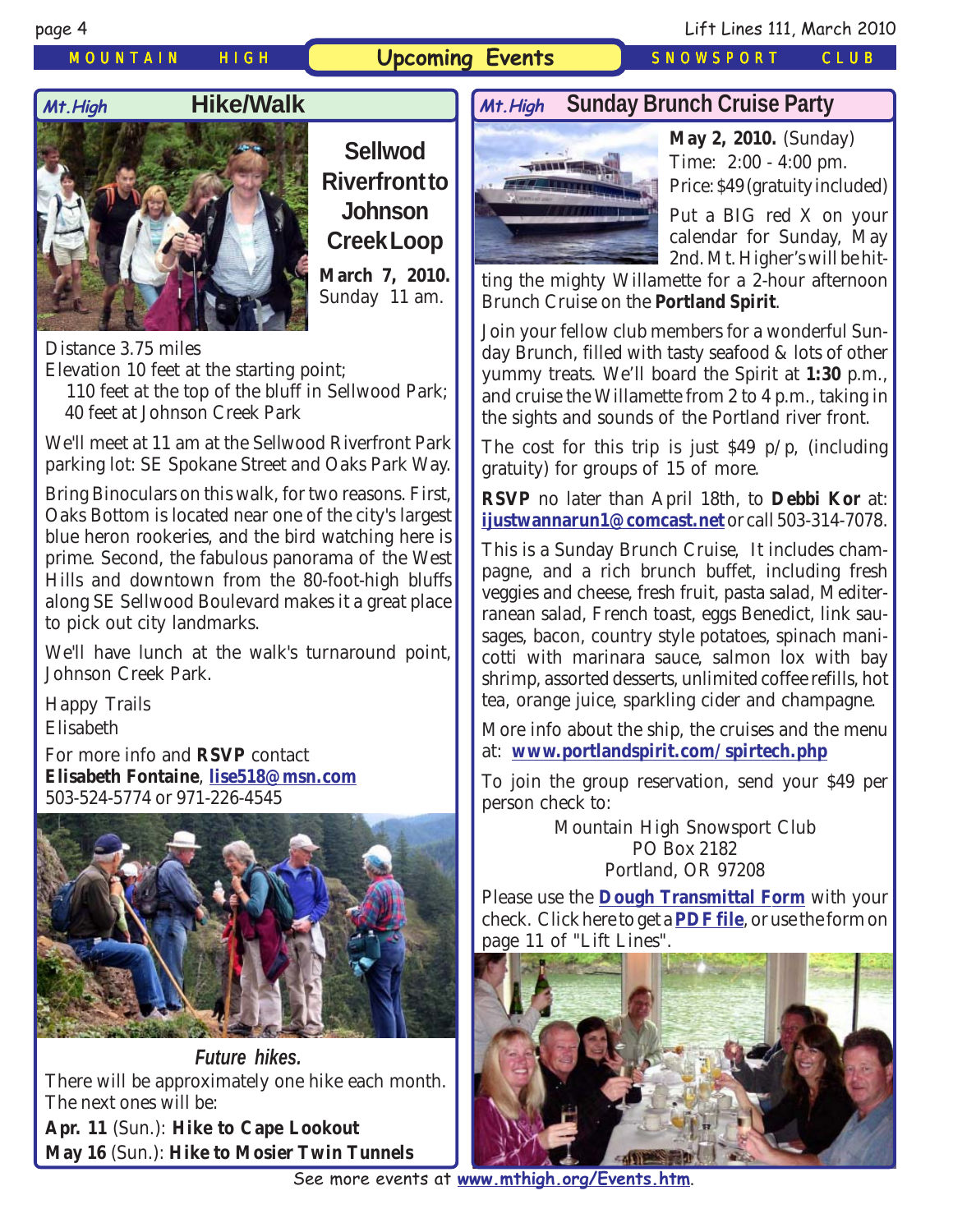### *MOUNTAIN HIGH*

### **Charitable Events** *SNOWSPORT CLUB*

### **Oregon Cancer Ski Out**



**March 7-8** (Sunday-Monday)**:** Register your 5-person team for this fun fundraiser for Cancer Research and hospice care.

Two races are held,

and only consistency counts; not speed. Contact: **Russ Stanton**, **[russski2day@yahoo.com](mailto:russski2day@yahoo.com)** or **Dick Woolley** at **[rgwoolley@verizon.net](mailto:rgwoolley@verizon.net)** or **Brenda Becerra**. **[letsplayonthemt@hotmail.com](mailto:letsplayonthemt@hotmail.com)**

Lots more information on our web site: **[www.mthigh.org/Events.htm#Oregon\\_Cancer\\_Ski\\_Out](http://www.mthigh.org/Events.htm#Oregon_Cancer_Ski_Out)**. Register at: **[www.cancerskiout.org](http://www.cancerskiout.org/)**

### **UPDATE from Brenda Becerra**

Our team, RAD HATTITUDES, consisting of myself, Terry, Skylar, TJ and Jamie Becerra has raised \$505 to date; making us the second highest team in fundraising dollars thus far. The leading team has raised \$860 so we have some catching up to do to support this event's beneficiaries, including:

**OHSU Cancer Institute**; researching causes and cures for cancer

**Willamette Falls Hospice** & **Hospice of the Gorge**; Providing compassionate home care and family support for terminally ill patients

**Candlelighters**: supporting programs for children with cancer and their families

On an individual level, Jamie has raised \$200 which makes her the fourth highest individual fundraiser, and Skylar is in fifth place with \$165, and I have raised \$140 so far.Many thanks to those that have made tax-deductable donations to this great cause!

Of course, it's not too late to join our efforts. Your consideration of supporting us is greatly appreciated and no donation is too small! You can make a donation online by simply clicking on the link at the bottom of this message. Or, if you prefer, you can send your tax-deductible contribution to the address listed below.

Oregon Cancer Ski Out, PO Box 1484, Wilsonville, OR 97070.

**<http://www.cancerskiout.org/reg/>**

Please feel free to contact me at **[letsplayonthemt@hotmail.com](mailto:letsplayonthemt@hotmail.com)** or 360-834- 3725 if you have any questions or cheers to pass along to our team, RAD HATTITUDES.

### **2nd annual Hope on the Slopes**



**March 19-20:** (Fri.-Sat.) at **Ski Bowl**. 1 pm - 1 pm.

This is a 24-hour vertical challenge, where competitors earn

points for both dollars raised and the total vertical feet skied. Teams can consist of between 5 and 15 people. You can also compete individually.



It will be 24 hours of fun, including **live music**, **barbeque**, a ceremony honoring cancer survivors, and a **torchlight parade**, on Friday at 8 pm. Contact **[Emilio](mailto:Emilio2000@earthlink.net)** to be a torchbearer (30 spots are taken, but there's a waiting list).

Each participant gets a personal web page to customize.

Registration is \$35 for individual or \$150 per team. A team can have up to 15 members.

Prizes will be awarded to the top fund-raisers, including lift tickets, skis, boards, clothing,..etc.

Funds raised will be used by the American Cancer Society for cancer research, education, advocacy, and service. OHSU is among the beneficiaries.

You can join an existing team, or form your own, or simply donate to a participant or to a team at **[www.oregonhopeontheslopes.org](http://www.oregonhopeontheslopes.org/)**

### **UPDATE**

There are 16 teams registered, and the top 5 or 6 have been amazingly good at fundraising.

At the very top, **Team Tuna** has raised \$4,994. It's team captain, **Charlie Ritchie**, is also the most amazing individual, having raised \$1,655.

In second place, the"**Beat This**" team has raised \$2,040, and at its helm is ski patroller **Paul Podett** with \$1,500 raised.

In third place is the "**Mt. Hoodlums**" team with \$1,760. The team's captina is **Emilio Trampuz** with \$235, but the most successful fund-raiser on this team is our Mt. High club member **Colin Brandt**, who has raised \$1,075.

**Team Ragnar** consists of many of our club members, including **Brock Hannibal**, **Elaine Bock**, and **Lisa Ratzlaff**, Jointly, they have raised \$445.

On the day of the event, several bands will be playing live 24-hours music. Among them our **David Schor**.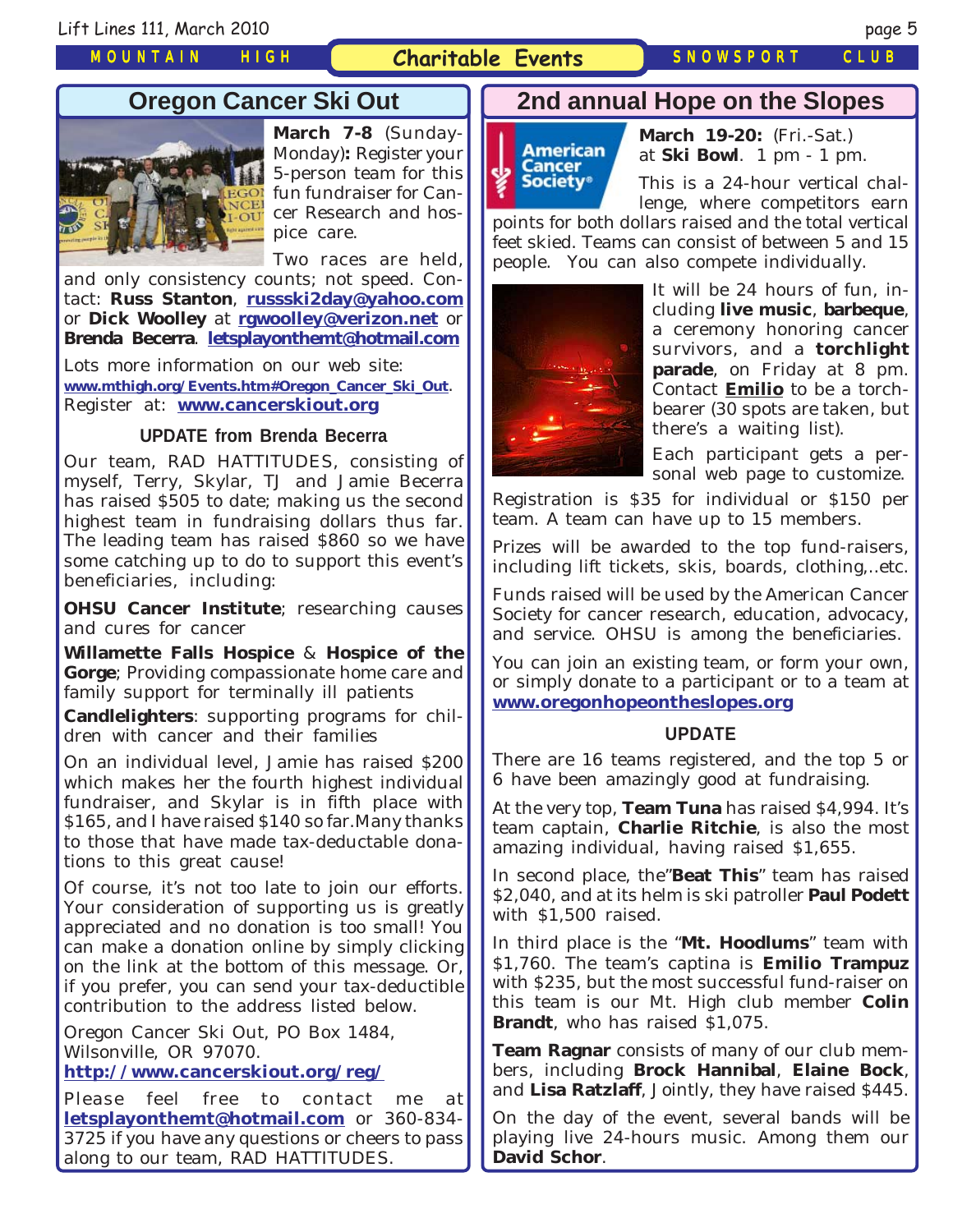*MOUNTAIN HIGH* **Recreational Racing** *SNOWSPORT CLUB*

### *2010 PACRAT Race Dates*

| <b>Date</b>    | Location                                      |
|----------------|-----------------------------------------------|
| January 10     | Race 1: Timberline                            |
| January 24     | <b>Race X: Meadows CANCELLED</b>              |
|                | <b>February 7 Race 2: Meadows Mid-Stadium</b> |
|                | Moved from Skibowl to Meadows.                |
|                | February 28 Race 3: Timberline                |
| March 14       | Race 4: Meadows Full Stadium                  |
| March 21       | Race 5: Meadows Make up race in               |
|                | place of the cancelled Race #2                |
| April 2 (Fri.) | <b>Rat Attack Awards Party</b>                |
| April 9-11     | FWRA Championships, Mammoth Mt.               |
|                |                                               |

# **PACRAT Racing videos**



**Bruce Kuper** has set up a special Channel on YouTube called the Black Diamond Thunder Channel. where he will be posting all of his videos.

### **BlackDiamondThunder:**

[http://www.youtube.com/user/](http://www.youtube.com/user/BlackDiamondThunder#p/u ) [BlackDiamondThunder#p/u](http://www.youtube.com/user/BlackDiamondThunder#p/u ) 

**Bruce Kuper** Racer & videographer

**Bruce's** You can find a link to it on the Mountain High



### RACING page, at: **[www.mthigh.org/](http://www.mthigh.org/Racing.htm) [Racing.htm](http://www.mthigh.org/Racing.htm)**. Just click on the "Bruce's Videos" image.

# **Sunday Morning Christian Devotional**



**Doug Pilcher**, a PACRAT racer, will be leading a devotional Bible study on Sunday mornings, on each race day.

It will start at **7:30 am**, or whenever you can get there, in the day lodge. For the **Timberline race** (Feb. 28), it will be at the first set of tables as you

go up the stairs on the left. At the **Meadows** races, it will be on the top floor, in the glass-covered span bridging the North and South Lodge.

Every one is invited and Doug will have a few extra bibles. You don't need to be a racer to participate. Even if you are a bit late, just come. Contact Doug at: **[PilchD@molalla.net](mailto:PilchD@molalla.net)**, 503-759-4899 or 503-799-6201 (cell).



Since our original Race #2 got cancelled, we have now renumbered them. Race 2 wasn't in January, but in February. The make up race on March 21 is now our race #5.

Aaron Anderson took this photo of **Armin**

**Dahms** and **Frank Hadella** at Meadows race #2.

# **Just two more races in March**



### **March 14 and 21**.

Our last two races will both be held at Mt. Hood Meadows, and most likely both of them on the Stadium.

The photo on the left shows **Beth** and **Alan Paraskeva** at the

Meadows race. Photographer: Aaron Anderson.

### **Mt. Hood Masters Mania Skiyente Schnee**

**March 6 - 7 (Sat. - Sun.)** A two day Masters' Ski Race at Mt. Hood Ski Bowl. Note that the word "Master" in this case simply means an adult, not a kid.

**Saturday** is the Schnee Vogeli Turkey Slalom at Skibowl East.

**Sunday** is the Skiyente Memorial Cup Giant Slalom at Upper bowl and Dog Leg at Skibowl West.

**Cost:** \$30 per day, or \$50 for both days. Make check payable to "Skiyente Ski Club", and mail it to Julie Rasmussen, PO Box 343, Troutdale, OR 97060.

There will also be a **Mardi Gras dinner** at **Huckleberry Inn** in Government Camp on Saturday, March 6, 6:00 - 9:00 pm.

See the **[flyer](http://www.mthigh.org/Events/Master-Mania-2010-Flyer.pdf)** for **[registration information](http://www.mthigh.org/Events/Master-Mania-2010-Flyer.pdf)**, places to stay and more!If you are interested in going to Mammoth Mt. Resort (CA) for the Far West Race Championships in April, this race will qualify you to attend the Far West Championship races. (See page 8.)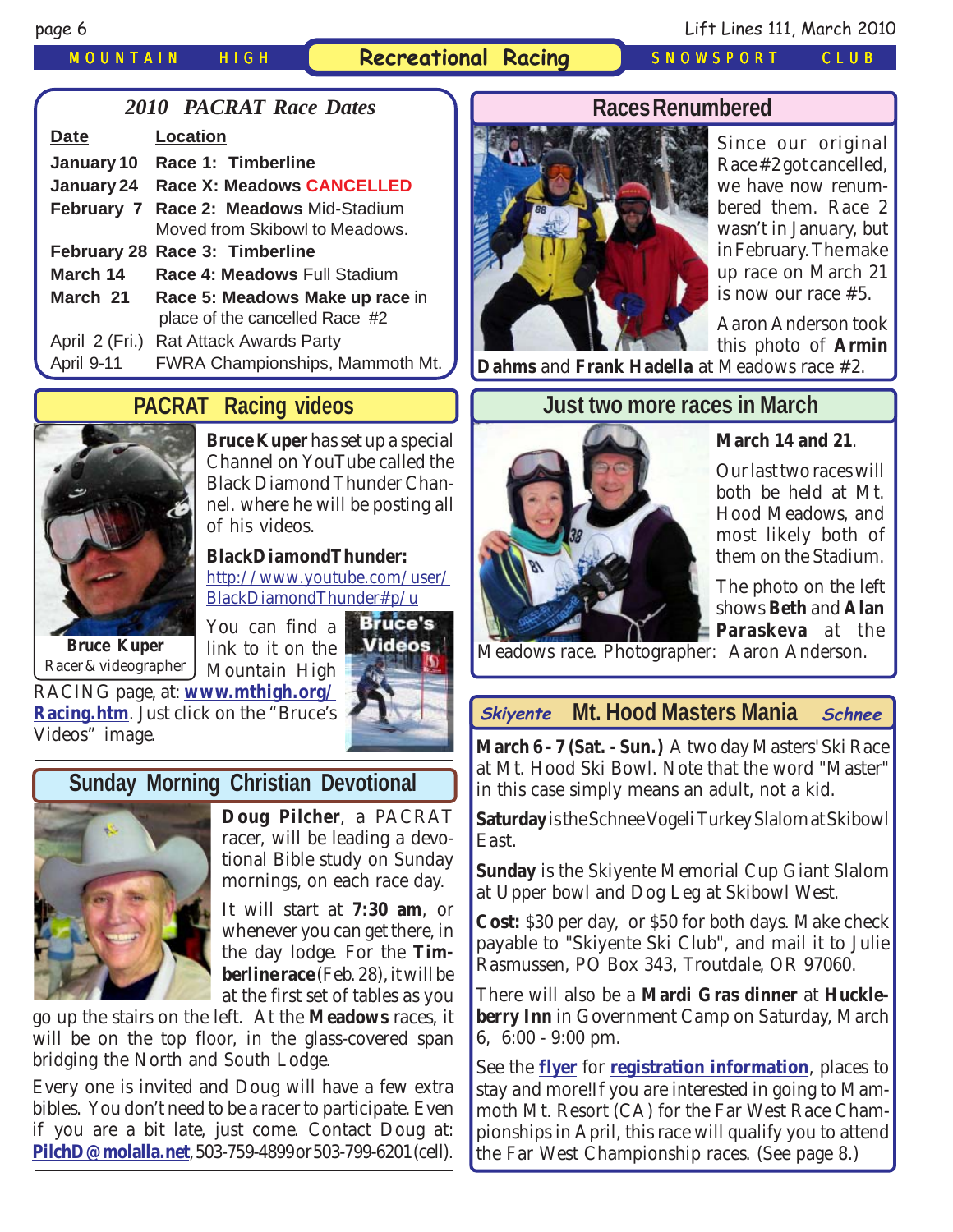Lift Lines 111, March 2010 page 7

**Mt.High**

*MOUNTAIN HIGH*

# **Fernie / Kimberley - Canada [\(bus trip; optional fly-in\)](http://www.crystalmt.com/)**

**TRIPS**



**Mar. 21 - 27, 2010.** A 6-day trip. 4 days/4 nights in Canada, with 2 out of 3 days at **Fernie** and 1 day at **Kimberley**. But, we will also spend an extra day skiing at **Silver Mt.** (Idaho) half-way up to Canada, and then **Bluewood** ski area (Washington) on the way down. A total of 5 out of 6 days of skiing! Leave Sunday morning. Return the following Saturday by 9 or 10 pm.



*SNOWSPORT CLUB*

THIS IS A ONCE IN A LIFETIME TRIP! The logistics are not easy, so we will not do this trip again.

**Fernie** gets 29 feet of snow each year. Five enormous bowls; countless glades & chutes, 2,504 acres and 2,816 vertical feet. Served by 2 high speed quad lifts, 2 quad chairlifts, 2 triple chairlifts, 1 t-bar, 1 platter lift. Open bowl and tree skiing. Long cruisers. Also: 14 kms of cross-country trails. 9 on-hill restaurants.

**Kimberley** has 1,800 acres, 2,465 vertical feet, served by 1 High Speed Quad, 1 Triple Chair, 1 Double Chair, 1 T-Bar. Long cruisers. Lots of tree skiing, especially on the back side.

**Lodging:** 4 nights at the Fernie Stanford Resort, an off-mountain lodge with a shuttle to the ski area, hot tub, heated pool, restaurant. Full breakfast included. We'll also spend a night in Kellog, Idaho on the way up, and a night in Ritzville, WA on the way back. Hotel breakfasts included.



Stanford Resort at Fernie

**Transportation**. We'll have a chartered bus all the way from Portland. We will break up the long drive to Canada by stopping to ski half way there.

If you prefer, you can fly. Those who **fly** will have only **3 out of 4 days** of skiing at Fernie & Kimberley, for a total price of about \$500 for the land package. Airfare is not included in the trip price. Also, you will have to rent a car to get from the airport to Fernie. You can fly to: **Cranbrook**, **Kalispell**, **Calgary**, or **Spokane**.

**Price** (based on 20 participants): **NEWLY REDUCED** to **\$895.** Seniors and juniors 13-17 will have a reduced price. The trip captain will tell you by how much. Price is on a sliding scale, depending on the number of participants. For each additional 2 people, price for everyone drops by \$25.



Included in bus trip: 6 nights lodging, 6 breakfasts, 5 out of 6 lift tickets, and bus transportation.

**Deposit** of \$100 due immediately! **The full balance is due by Feb. 15.** The number of people on this trip is limited to 30.

This trip is during Oregon's Spring Break, and is FAMILY FRIENDLY! We have reserved 2 special family rooms at Fernie for the 4 day/4 night package at a cost of \$1,300 for 2 adults and 2 children under 13 (including lodging, lifts, and breakfasts for the family). Families with young children should plan to fly/drive to Fernie. While we cannot take young children on a long bus trip, you may contact your trip captain about older children.

Use **[Dough Transmittal form](http://www.mthigh.org/Documents/DOUGH%20TRANSMITTAL%20FORM.pdf)**, p.11, to send **f**ull payment immediately**.** No refunds after Feb. 15 unless you can fill your spot. Contact:

**Linda McGavin** (Trip captain) at (503)652-2840 **[Trips@mthigh.org](mailto:Trips@mthigh.org)**, **Emilio Trampuz** at 1-503-378-0171, **[info@mthigh.org.](mailto:info@MtHigh.org)**

Trips cancellation policy : **<http://www.mthigh.org/Documents/Trip-Cancellation-Policy.pdf>**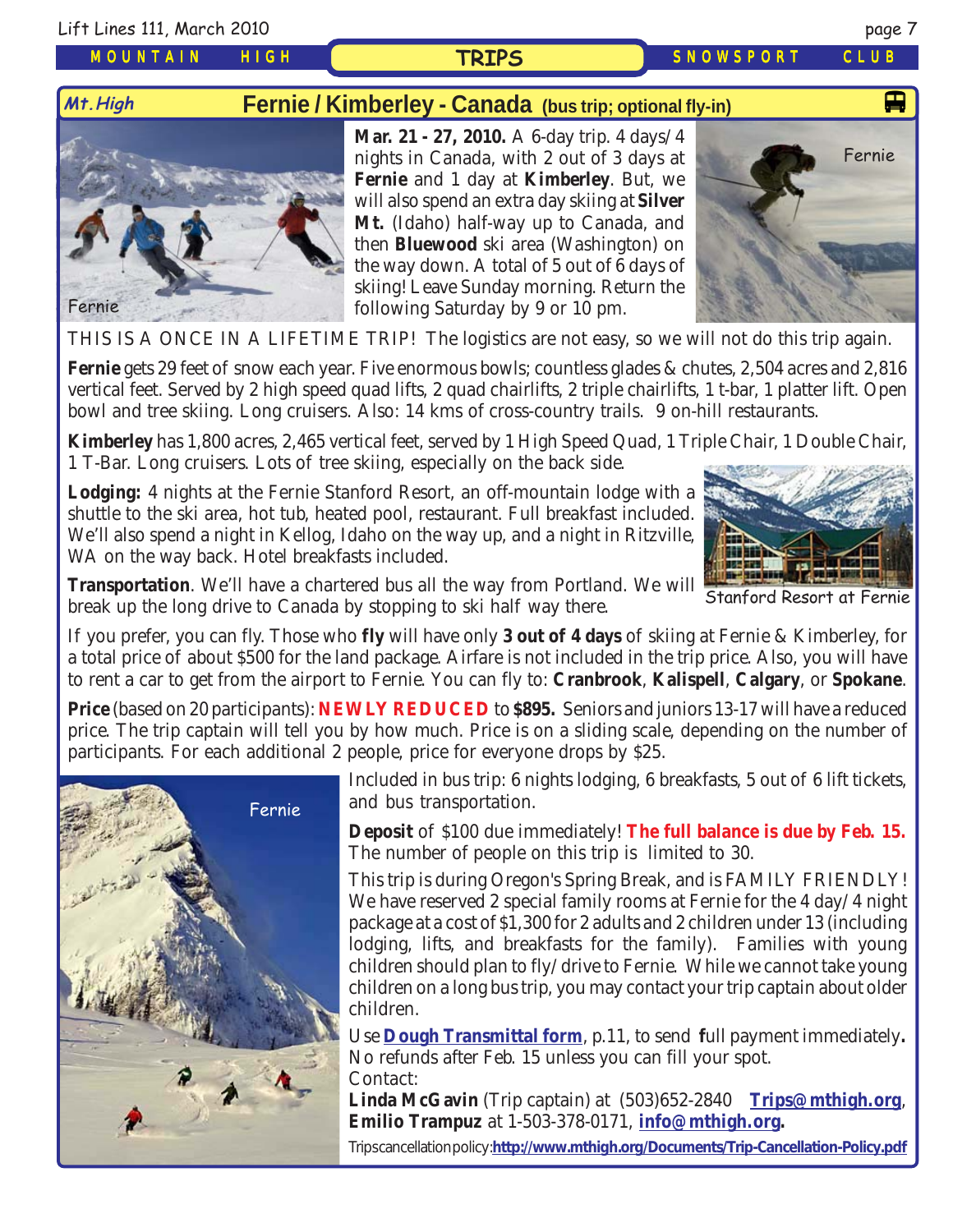*MOUNTAIN HIGH* **Trips** *SNOWSPORT CLUB*

# **Mt. High Lake Tahoe / Heavenly**

# **Marv & Janice**

**"To breathe the air angels breathe, you must come to Tahoe"**

### **- Mark Twain**

The Lakeland Village Condos have the only private dock accessible to the lake as well a view of Lake Tahoe from every condo. The free shuttles from the condos are only a ten minute ride to the Heavenly Gondola, to the Outlet mall, and to unlimited first class dining & entertainment.

Last year's trip included a wine and cheese welcome party and two dinners (ala chef Kris) in the condos. A sunset cruise on the lake is scheduled for an extra fee.

Come join us for fun on the sunny, snowy Lake Tahoe trip. Heavenly was rated tops for tree skiing in this year's Skiing magazine.



Mt. High members at Heavenly

**Mar. 31 - Apr.5, 2010** A 5-day trip (Wednesday - Monday).

**Skiing:** Heavenly is our main destination, with 4,800 acres and 3,500 vertical feet, and slopes in both California and Nevada. But, we'll visit other ski resorts too.

**Lodging:** Lakeland village condos, 1-4 bedrooms, full kitchen, hot tub, heated pool, sauna, free shuttles, 1 mile to the lifts.

**Drive/Fly to Reno (on your own),** take a \$43 round trip Sierra Express from the airport, or drive, or rent a car. Janice can help you carpool with others.

**Price:** \$400 (or just \$300 if you have a Heavenly Pass) includes:

\* 5 nights lodging, in shared condo. \* Breakfast

\* 2 of 3 days lift ticket to Heavenly \* Wine & cheese welcome party, \* Shuttle around town and to Heavenly gondola or tram.

Contact **Janice Jessen**: **[jessen9011@comcast.net](mailto:jessen9011@comcast.net)** or 503-515-6230. Send \$100 deposit. Use **[Dough Transmittal form](http://www.mthigh.org/Documents/DOUGH%20TRANSMITTAL%20FORM.pdf)**, p.15. Note: No cancellations in the last 30 days.

 $\bigoplus$ 



### **Bachelor Blast**



**April. 16-18, 2010.** Join all local ski clubs in a celebration of Spring skiing at Mt. Bachelor. Price is **\$199** pp.

> 2 nights in Sunriver Tennis village condos

- > A mountain picnic lunch on Saturday
- > 2 days skiing at Mt. Bachelor

One day can be added at either end for an additional cost of about \$90 for lodging and skiing, based on 4 people per condo.

Mail check to: NWSCC P.O. Box 1915 Portland, OR 97207-1915

Contact **Linda McGavin** at: **[Trips@mthigh.org](mailto:Trips@mthigh.org)**.

# **FWSA** Far West Championships

**April 9 - 11, 2010.** Come ski it just for fun! Our PACRAT racers can participate in the usual Slalom and GS races, or in the pre-race clinics. But, even without the racing, come visit Mammothr just for the fun of it.

**Slalom** on Saturday & **Giant Slalom** on Sunday.

LODGING: Make your room reservations by March 5, 2010 to take advantage of special group rates! For Reservations: Call 1-800-MAMMOTH (1-800-626-6684) Reference the group name: **Far West Ski Championship Race 2010** .

The Far West races registration fee is \$45 total for the whole weekend, including both a Slalom and a GS race (only one run per race). To register, please make your check payable to NWSCC, and mail it to: Dale Parshall 8038 SW 37th Ave., Portland, OR 97219

See our TRIPS page: **[www.mthigh.org/Trips.htm](http://www.mthigh.org/Trips.htm)**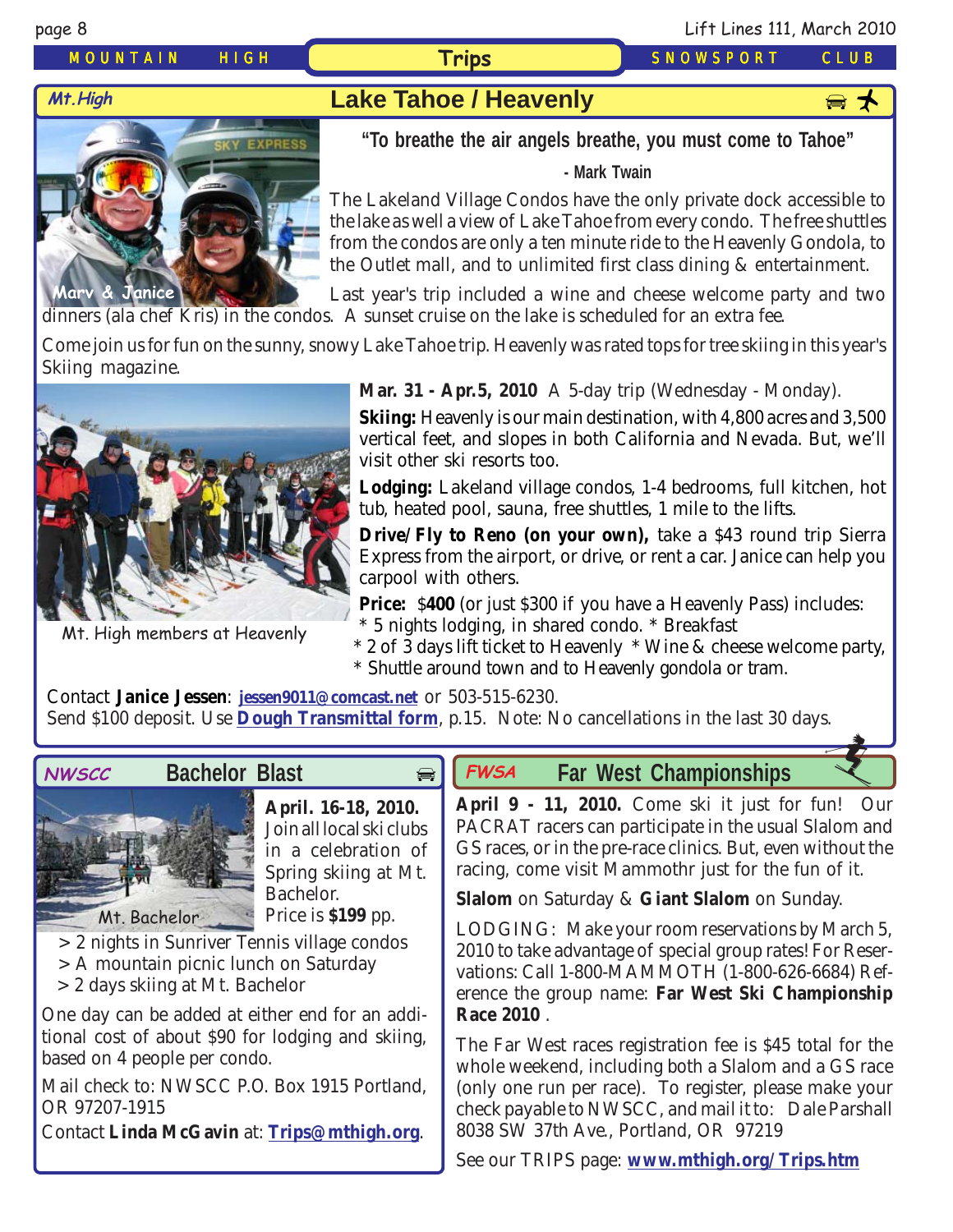*MOUNTAIN HIGH*

### **Safety** *SNOWSPORT CLUB*

# **Helmet a 'Must' for Skier Safety**

**Study Shows Snowboarders and Skiers Reduce Head Injuries With Helmets**

### By Bill Hendrick **[WebMD Health News](http://www.webmd.com/fitness-exercise/news/20100201/helmet-a-must-for-skier-safety)** Reviewed by Louise Chang, MD

Feb.1, 2010 -- Wearing helmets significantly reduces the risk of head injuries among skiers and snowboarders, a The article is actually just a summary and a re-telling of new study shows.

Reporting in the Feb. 1 issue of the **Canadian Medical Association Journal**, researchers say helmet use reduces the risk of such injuries by 35%. And contrary to widespread belief, helmets don't increase the risk of neck injury, especially in children, who have greater Note that this Study was not an original one. Instead, head-to-body ratios, the researchers say.

The researchers, who analyzed findings from 12 studies done in North America, Europe, and Asia, say it seems clear that helmet use in recreational activities is beneficial.

Kelly Russell MSc, and colleagues from the University of Calgary note that up to 19% of all injuries reported by ski patrol and emergency departments are due to They list reasons for rejecting the studies as "irrelevant", head injuries and 4% are due to neck injuries.

Traumatic brain injury is the leading cause of death among skiers and snowboarders, the researchers say.

The researchers add, however, that they could not determine the best types of helmet design, as related to quality or fit, necessary to increase safety.

"The use of helmets significantly protects against head injuries among skiers and snowboarders," the researchers write. "Risks of head injury can be reduced by 35 percent."

They conclude that the use of helmets should be strongly encouraged. "Our pooled analysis of evidence suggests that helmets are effective in reducing the risk of head injury among skiers and snowboarders," the researchers conclude. "We found no significant association between helmet use and an increased risk of neck injury."

They add: "Based on our findings, we encourage the use of helmets among skiers and snowboarders."

In addition, they say, rigorous research is needed to determine which types of helmets offer the best protection against injury.

\* \* \* \* \* \* \*

**Source:** Article posted on the WebMD web site at: **[http://www.webmd.com/fitness-exercise/news/](http://www.webmd.com/fitness-exercise/news/20100201/helmet-a-must-for-skier-safety) [20100201/helmet-a-must-for-skier-safety](http://www.webmd.com/fitness-exercise/news/20100201/helmet-a-must-for-skier-safety)**.

### **A Closer Analysis - by Emilio Trampuz**

First, thanks to **John Davis**, who alerted us to this helmet article on the WebMD web site. A fresh look, and a new perspective are always welcome.

In truth, I was going to let the subject of helmets rest in peace for a while. But, it's worth taking a closer look at this seemingly serious and authoritative medical study.

a study published in the Feb. 1 issue of the **[Canadian](http://www.cmaj.ca/cgi/rapidpdf/cmaj.091080v1?maxtoshow=&hits=10&RESULTFORMAT=&fulltext=helmet&andorexactfulltext=and&searchid=1&FIRSTINDEX=0&sortspec=date&resourcetype=HWCIT) [Medical Association Journa](http://www.cmaj.ca/cgi/rapidpdf/cmaj.091080v1?maxtoshow=&hits=10&RESULTFORMAT=&fulltext=helmet&andorexactfulltext=and&searchid=1&FIRSTINDEX=0&sortspec=date&resourcetype=HWCIT)**l. Fortunately, the original study is easy to find on the CMAJ web site. You can find it by clicking on the above link, or look for the link on our Safety page: **[www.mthigh.org/Safety.htm](http://www.mthigh.org/Safety.htm)**.

whoever performed it simply gathered info previously published on the internet. And then they selected only a very small number of these to base their report on.

They looked at 387 previous studies, but picked only 12 of them. The whole report is based on just 12 studies. That means they rejected 375 studies right up front.

or "incomplete", or that they did not fully compare the "helmets vs. non-helmets" issue, etc. But, rejecting so many and focusing on so few, sounds suspiciously like picking and choosing your results.

One of the studies that was ignored in their conclusion that helmets don't contribute to **neck injuries**, can be found in the same Canadian Medical Association Journal itself. It'a study of **hockey players**, all of whom wear helmets. Here is a **[summary of the hockey study](http://www.cmaj.ca/cgi/content/abstract/130/7/875?maxtoshow=&hits=10&RESULTFORMAT=&fulltext=Helmet+neck+injuries&andorexactfulltext=and&searchid=1&FIRSTINDEX=0&sortspec=date&resourcetype=HWCIT)**:

**"There has been an alarming increase in the number of spinal injuries in hockey players. Between 1976 and 1983, 42 were reported to the Committee on Prevention of Spinal Injuries due to Hockey. The median age of the injured players was 17 years. Of the 42 players 28 had spinal cord injuries, and 17 of them had complete paralysis below the vertebral level of the injury. Strikes from behind and collisions with the boards were common mechanisms of injury. Many of the players had suffered a burst fracture of the cervical spine following a blow to the top of the helmet when the neck was slightly flexed."**

I guess this study was discarded because it doesn't compare "helmet vs. non-helmet" usage. But that simply means they completely ignored the 28 spinal chord injuries, and the 17 young people who were completely paralyzed by the injury.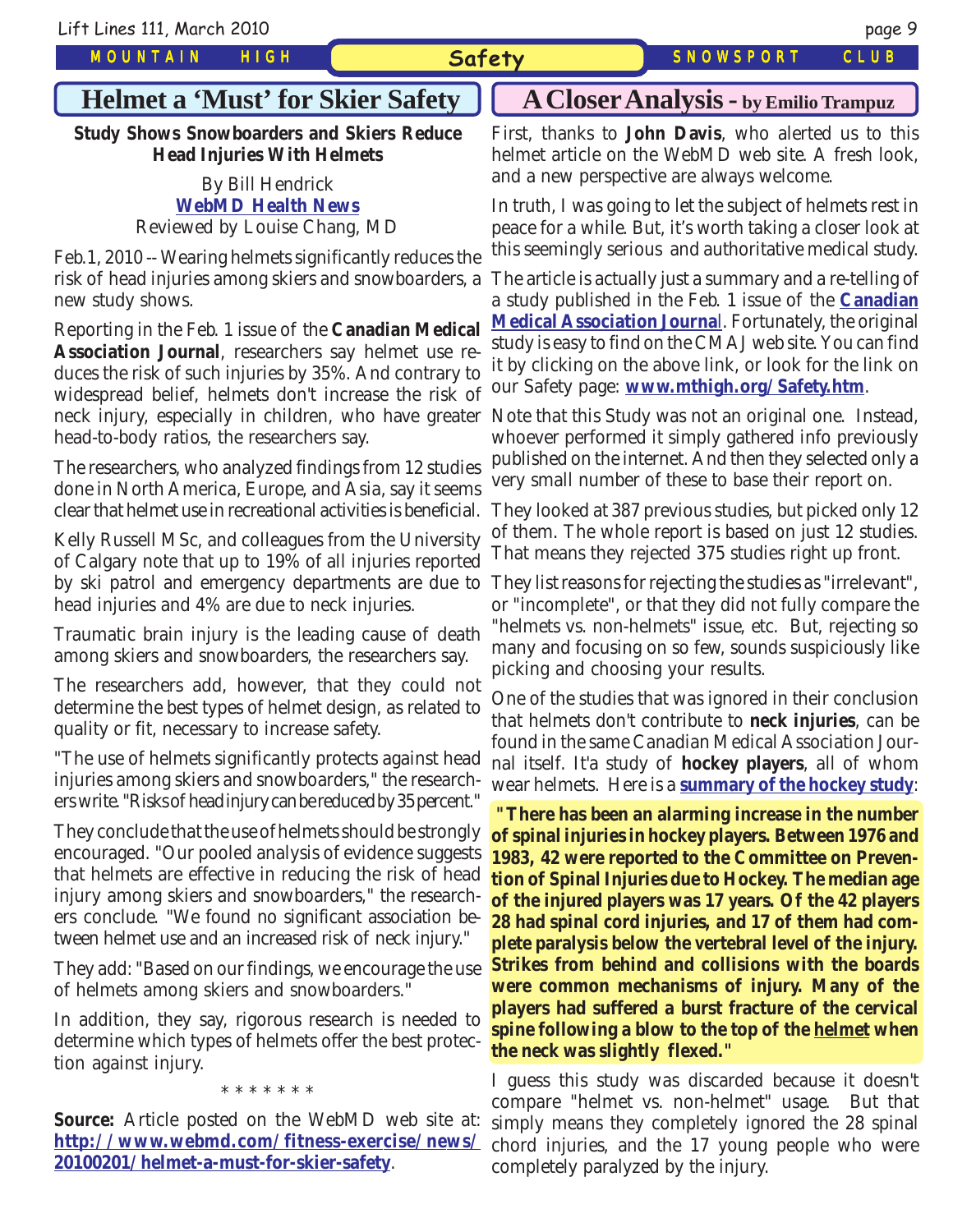### *MOUNTAIN HIGH* **Club News** *SNOWSPORT CLUB*





**Members at the end of 2008/09 season**  $= 314$ **New members**, joined since summer 2009 = **75 Expired 2009 members** who didn't renew = **97 Total number of currently active members** = **292**.

So, even with 75 new members, we are shrinking because we lost at least 97 former members. Our numbers went down from 314 to 292. This is the first slight drop in membershp in 10 years of constant growth. Why? Several reasons:

1. Some injuries. They'll be back when they heal.

2. Some people are members of more than one club, and they don't see Mt. High as their priority.

3. A few newcomers last year who simply did not find a home at Mt. High.

4. Some people just forgot to renew, despite several general reminders in the newsletter. A few, after being reminded directly, finally are taking action. So, our final tally for this season might still end up being a bit higher than 292.

### **Letters to the Editor / Dear Monty F1**

**Some wonder:** Will there still be skiing after the world ends on December 21st 2012, which is the date that the Mayan Calendar ends?

**Monty Highski says:** Well, our very own Mountain High wall calendar, in it's latest version posted on our web site, ends on March 31, 2011, since it's a 15-month calendar, starting with January 1, 2010. But, I assure you that, unless El Nino or global warming messes things up, there will definitely be skiing after March 31, 2011.

In other words, just because a calendar ends, doesn't mean the world will end. Keep on skiing!

### **Man and Woman of the Year**

Our Board has decided to honor the following two people as our Man and Woman of the Year.



### **Kurt Krueger**

Kurt is currently our club's Vice-President. Earlier, he has also been the club's Treasurer. He is a PACRAT racer on the "Frosted Flakes" team, and he has also been a regular on many of our ski trips.

His contributions to the club have increased recently with his becom-

ing a Moderator/Manager of the "All Club" Forum, as well as his voulunteering (along with Elaine Bock) to be in charge of responding to club inquiries from newcomers. See last month's "Lift Lines" for more on that.



### **Diane Zhitlovsky**

Diane is our Club Secretary. She is amazingly well organzied and has been keeping very clear Minutes of our monthly club meetings, and helping to run our meetings smoothly.

She is also in charge of keeping

the club's documents in order. She will be the one to have the latest version of our Bylaws, our Trip Cancellation Policy, various forms, historical documents, etc. If anyone has something worth preserving for the club, please send it to Diane, **[Dianezhi@gmail.com,](mailto:dianezhi@gmail.com)** or **[Secretary@mthigh.org](mailto:Secretary@mthigh.org)**.

We welcome members who want to get more involved with the club, participate in our discussions, in making decisions, planning future events, volunteering for the club etc.

But, first, we would like any potential volunteers to familiarize themselves with the inner workings of our club, by attending our monthly planning meetings (Board meetings). Those are held on the last Monday of every month. See page 11.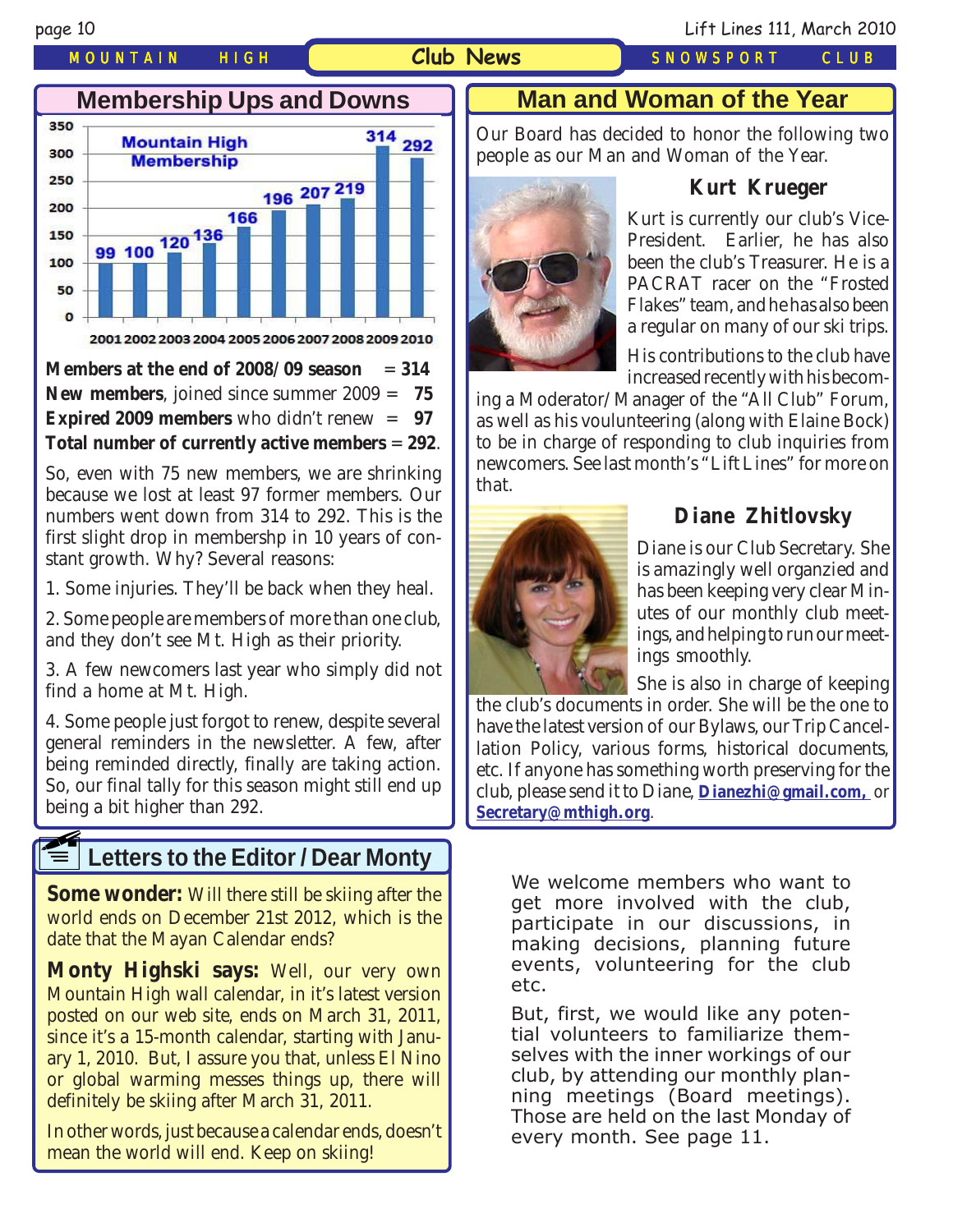| Lift Lines 111, March 2010                                                                                                                                                                                                                                                                                                                                                                                                                                                                                                                                                                             |                                                                                                                                                                                                                                                                                          |                                                                                                                                                                                                                                                                                                     |                                                                                                                                            |                                                                                                                                                                                                                                                                                                                                                                                                                                                                                                                                                                                                                                                                                                                                                                                                       | page 11                                                         |
|--------------------------------------------------------------------------------------------------------------------------------------------------------------------------------------------------------------------------------------------------------------------------------------------------------------------------------------------------------------------------------------------------------------------------------------------------------------------------------------------------------------------------------------------------------------------------------------------------------|------------------------------------------------------------------------------------------------------------------------------------------------------------------------------------------------------------------------------------------------------------------------------------------|-----------------------------------------------------------------------------------------------------------------------------------------------------------------------------------------------------------------------------------------------------------------------------------------------------|--------------------------------------------------------------------------------------------------------------------------------------------|-------------------------------------------------------------------------------------------------------------------------------------------------------------------------------------------------------------------------------------------------------------------------------------------------------------------------------------------------------------------------------------------------------------------------------------------------------------------------------------------------------------------------------------------------------------------------------------------------------------------------------------------------------------------------------------------------------------------------------------------------------------------------------------------------------|-----------------------------------------------------------------|
| <b>MOUNTAIN</b>                                                                                                                                                                                                                                                                                                                                                                                                                                                                                                                                                                                        | HIGH                                                                                                                                                                                                                                                                                     | Contacts / Club info                                                                                                                                                                                                                                                                                |                                                                                                                                            | <b>SNOWSPORT</b>                                                                                                                                                                                                                                                                                                                                                                                                                                                                                                                                                                                                                                                                                                                                                                                      | CLUB                                                            |
| <b>Cascade Ski Club Offer and Need</b>                                                                                                                                                                                                                                                                                                                                                                                                                                                                                                                                                                 |                                                                                                                                                                                                                                                                                          |                                                                                                                                                                                                                                                                                                     | <b>Mountain High Meeting</b>                                                                                                               |                                                                                                                                                                                                                                                                                                                                                                                                                                                                                                                                                                                                                                                                                                                                                                                                       |                                                                 |
| Cascade Ski Club offers card-carrying NWSCC members \$18 dollars a<br>night for a <b>mid-week</b> bunk in Govt. Camp. Call (503) 272-9204 to reserve.<br>Go to <b>cascadeskiclub.org</b> to join Cascade. Cascade members' bunk is<br>just \$12 and they enjoy advance online bunk and food reservation<br>privileges. Private rooms are reserved for Cascade Club members.<br>Cascade Ski Club seeks a live-in manager for the ski season. Room, board<br>and a salary provided. Duties include housekeeping, snow shoveling and<br>meal prep on weekends. Call (503) 272-9204 if you are interested. | Usually the last Monday of the month.<br>March 29 (Mon.): Open to all who<br>want to get more involved with the<br>club, or just want to see what's go-<br>ing on. Gather at 6:00 pm. Start at<br>6:30 pm.<br>Location: Round Table Pizza, 10070<br>SW Barbur Blvd., (near Capitol Hwy). |                                                                                                                                                                                                                                                                                                     |                                                                                                                                            |                                                                                                                                                                                                                                                                                                                                                                                                                                                                                                                                                                                                                                                                                                                                                                                                       |                                                                 |
| Mountain High snowsport club contacts:<br><b>President:</b><br><b>Vice-President:</b><br><b>Secretary:</b><br><b>Treasurer:</b><br><b>Membership Director: Elaine Bock,</b><br><b>Race Director:</b><br><b>Newsletter Editor:</b><br><b>Social Activities:</b><br><b>Golf:</b><br>Mid-week skiing:<br><b>NWSCC Rep:</b><br><b>Trip Directors:</b>                                                                                                                                                                                                                                                      | Gordon Lusk.<br>Kurt Krueger,<br>Sandi Dykstra,<br>Bruce Ellison,<br>Debbi Kor,<br>Cal Eddy,<br>George Yun<br>Debbi Kor,<br>Linda McGavin,<br>Janice Jessen,                                                                                                                             | H: 503-804-8363,<br>H: 503-625-1492,<br>Diane Zhitlovsky, H: 503-666-0389,<br>H: 503-629-0177.<br>H: 503-245-7009<br>H: 503-697-7892,<br>Emilio Trampuz, H: 1-503-378-0171,<br>H: 503-314-7078,<br>H: 503-631-3115,<br>H: 503-697-3055,<br>H: 503-314-7078,<br>H: 503-652-2840,<br>H: 503-515-6230, | telek2@verizon.net<br>Dianezhi@gmail.com<br>sandid@aol.com<br>Yuffiet@comcast.net<br>info@mthigh.org<br>boar2m@msn.com<br>Trips@mthigh.org | GordyLusk@hotmail.com<br>SeawitchPdx@aol.com<br>ijustwannarun1@comcast.net<br>W: 503-805-8606, baebaw@ccwebster.net<br>ijustwannarun1@comcast.net<br>jessen9011@comcast.net                                                                                                                                                                                                                                                                                                                                                                                                                                                                                                                                                                                                                           | General info:<br>info@mthigh.org<br>Web site:<br>www.mthigh.org |
|                                                                                                                                                                                                                                                                                                                                                                                                                                                                                                                                                                                                        |                                                                                                                                                                                                                                                                                          | <b>DOUGH TRANSMITTAL FORM</b>                                                                                                                                                                                                                                                                       |                                                                                                                                            |                                                                                                                                                                                                                                                                                                                                                                                                                                                                                                                                                                                                                                                                                                                                                                                                       |                                                                 |
| PLEASE PRINT CLEARLY:                                                                                                                                                                                                                                                                                                                                                                                                                                                                                                                                                                                  | [ ] New membership                                                                                                                                                                                                                                                                       | Mail check payable to: Mountain High Snowsport Club, PO Box 2182, Portland, OR 97208.<br>[ ] Renewal                                                                                                                                                                                                |                                                                                                                                            | Whereas the Mountain High Snowsport Club ("Club") is an orga-<br>nization of fun loving ADULTS whose events are organized by<br>members who volunteer their efforts for the enjoyment of their<br>fellow members and friends, please remember when I partici-<br>pate in Club events I do so at my own risk. Sporting activities,<br>indeed, any activity, includes inherent risks. I will evaluate my<br>own abilities and responsibilities and join in the Club fun as a<br>responsible and considerate adult. I will not hold the Club or any<br>Club officer liable for the consequences of my decisions and my<br>behavior. The bottom line is, stuff just happens sometimes and<br>the club volunteers are not to be blamed for helping us have fun.<br>Besides, the Club has no assets anyway. |                                                                 |
| <b>Email Preferences:</b><br>[ ] No changes<br>(same as last year) - Other ski news (NWSCC, FWSA, ski areas, trips): [ ] yes [ ] no<br>Please take my money, and apply it toward the following Ski Club fun stuff:                                                                                                                                                                                                                                                                                                                                                                                     |                                                                                                                                                                                                                                                                                          | - Newsletter (once a month): [ ] yes, link only [ ] yes, complete file [ ] no<br>- Club news & events (between newsletters): [ ] yes [ ] no<br>- Is it OK to share your email address with other club members? [ ] Yes [ ] No                                                                       |                                                                                                                                            |                                                                                                                                                                                                                                                                                                                                                                                                                                                                                                                                                                                                                                                                                                                                                                                                       | Deposit?Paidinfull?                                             |

| □ Portland Spirit Brunch Cruise (May 2, 2010) Total \$49. (Pay by April 18) \$ |  |
|--------------------------------------------------------------------------------|--|
| $\Box$ Other:                                                                  |  |

| Comments (For whom you are paying. Roommate requests,): |       |
|---------------------------------------------------------|-------|
| Signature(s):                                           | Date. |
| Signature(s):                                           | Date. |

See our Trips cancellation policy on our web site: **<http://www.mthigh.org/Documents/Trip-Cancellation-Policy.pdf>**